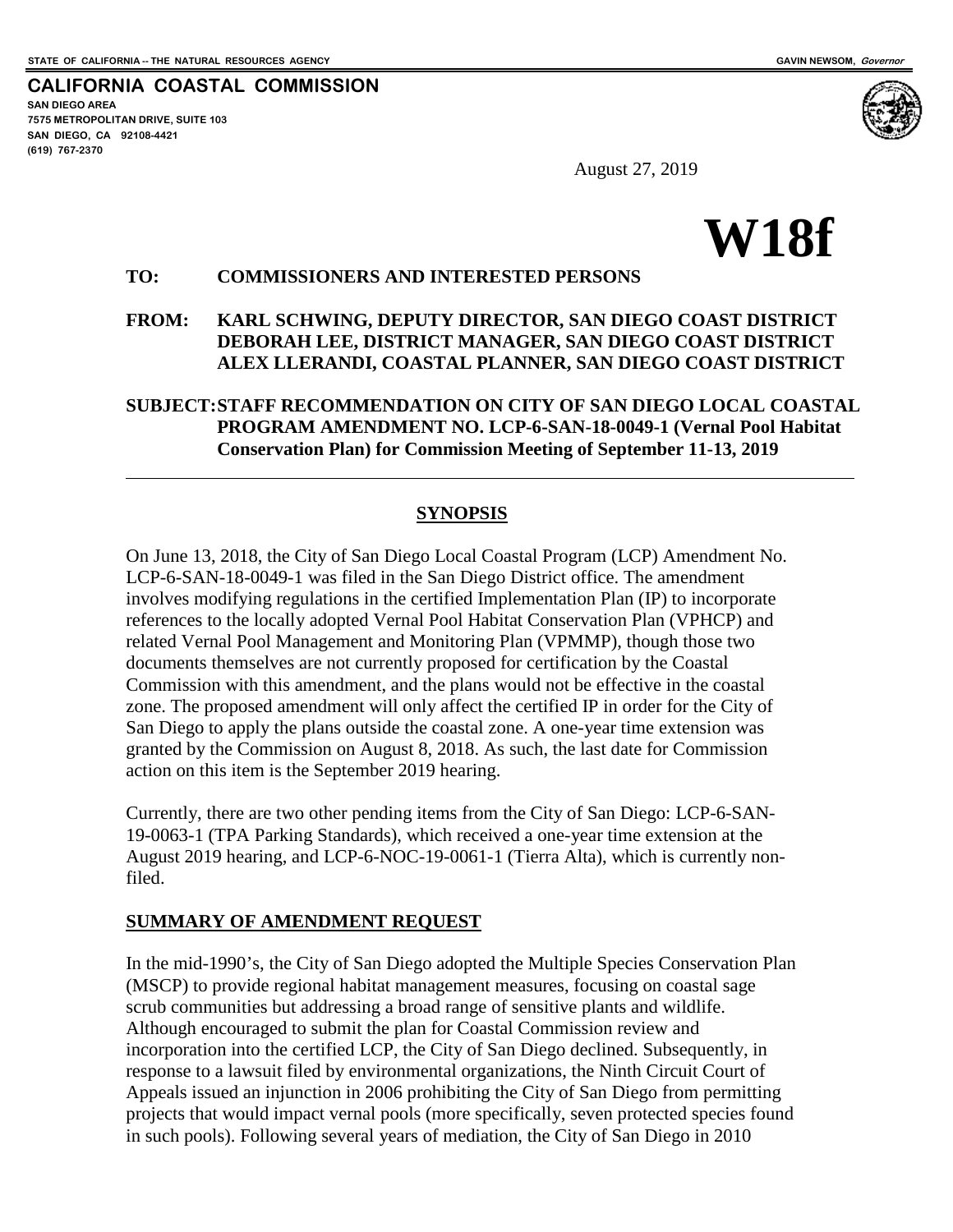relinquished its incidental take authorization for those vernal pool species in order to develop a more comprehensive strategy for protecting those species. Over the subsequent years, the City of San Diego, in coordination with United States Fish and Wildlife Service (USFW) and California Department of Fish and Wildlife (CDFW), drafted the Vernal Pool HCP and VPMMP in order to obtain a federal Incidental Take Permit for the covered species, reauthorizing the City of San Diego to issue permits for public and private development projects that impact the vernal pool species consistent with the VPHCP. In early 2018, the City of San Diego certified the Final Program Environmental Impact Report (PEIR) and adopted the VPHCP, VPMMP, and related discretionary action that would amend the IP to incorporate the VPHCP and VPMMP by reference into the Environmentally Sensitive Lands (ESL) regulations and Land Development Manual Biology Guidelines. The City of San Diego subsequently submitted those documents and regulatory changes to the Coastal Commission as an LCP amendment.

As originally submitted to the Coastal Commission, the City of San Diego first sought certification of the VPHCP, VPMMP, and related discretionary actions amending the IP to incorporate those documents by reference. However, previously, review of the VPHCP and VPMMP by Coastal Commission staff identified several issue areas in those plans and the City of San Diego ultimately amended its submittal and withdrew the VPHCP and VPMMP from the amendment request. Thus, at this time, the City of San Diego is seeking only certification of the changes to the IP to incorporate references to the VPHCP and VPMMP so that the City of San Diego may apply them to the portions of the City outside the coastal zone, where the majority of the vernal pool habitat is located. Within the coastal zone, the currently certified ESL regulations and related provisions would continue to govern development that could impact vernal pools.

#### **SUMMARY OF STAFF RECOMMENDATION**

The vast majority of the City of San Diego's identified vernal pool habitat is located outside of the coastal zone. To date, only seven vernal pool complexes have been identified within the coastal zone, and of those, six of them – Salk Institute, Fieldstone, Shaw Lorenz, Del Mar Mesa, Lopez Ridge, and Crescent Heights – are already under established conservation easements and management plans; thus future development therein is highly unlikely. The seventh complex – Tierra Alta – is located on vacant private property in the Mira Mesa community and will be addressed when the related LCP amendment LCP-6-NOC-19-0061-1 for the property is filed and brought before the Commission. That standard of review would be the currently certified Mira Mesa Community Plan (LUP), the ESL regulations, and related provisions.

While the Commission supports the City of San Diego's efforts to more thoroughly manage its vernal pool resources, there are issues with certain aspects of the VPHCP and VPMMP regarding the identification and categorization of vernal pool habitat, the definition and management of vernal pools that would be labelled as "degraded," and provisions allowing for the infilling or destruction of certain "degraded" vernal pools rather than restoring them. After discussing these issues with the City of San Diego, they decided that rather than have the plans approved with modifications that would have to be taken back to the City Council for review and adoption, the City would instead focus on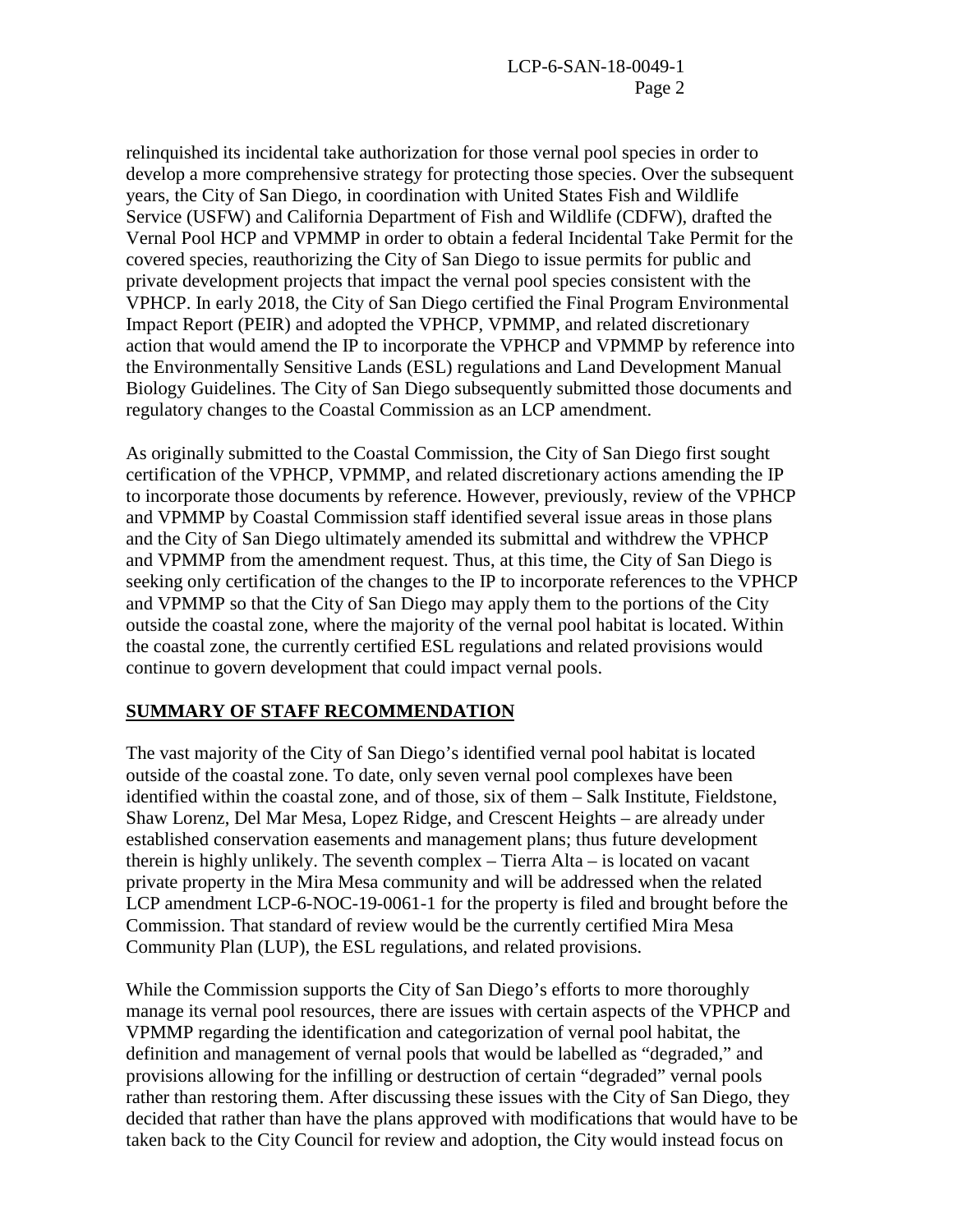the majority of its vernal pool habitat located outside of the coastal zone by revising the application to remove the VPHCP and VPMMP plans from the LCP amendment request and instead just seek certification of the regulatory revisions inserting references to the plans in the IP, so that they may be applied outside of the coastal zone.

While it is rare for the Coastal Commission to review an LCP amendment that makes reference to a document that itself is not part of the certified LCP, it is not unprecedented, and is usually necessitated by the legal requirement that a local government obtain Coastal Commission certification for all amendments to a certified planning document, regardless of the ultimate purpose of the proposed amendment language. While recent examples of this in the City of San Diego have been changes to IP provisions referencing land use plans for community segments located outside of the coastal zone, the most notable – and closely related – example is the Multiple Species Conservation Program (MSCP), a city-wide program developed to preserve a network of habitat and open space and the identified sensitive species located therein (it was the MSCP from which the City of San Diego originally removed its vernal pool provisions back in 2010). The MSCP was adopted by the City of San Diego in the mid 1990's; however, to date, the MSCP has not been submitted to the Coastal Commission for certification. Rather, the certified LCP has references to the MSCP so as to allow its implementation outside the coastal zone, whereas within the coastal zone, the certified ESL regulations serve as the standard of review for coastal development containing sensitive habitat resources. The VPHCP and VPMMP are designed to be supplementary to the MSCP and will cover the same geographic area, closing the gap in vernal pool habitat oversight that the MSCP has had since the City of San Diego relinquished its incidental take authorization almost a decade ago.

Thus, because the standard of review of development on or near environmentally sensitive lands will not change with this revised amendment proposal, nor will the designation of any habitat be affected, the proposed amendment can be approved as submitted.

The appropriate resolutions and motions begin on Page 4. The findings for approval of the Implementation Plan Amendment as submitted begin on Page 5.

# **BACKGROUND**

 $\overline{a}$ 

The City's first IP was certified in 1988, and the City then assumed permit authority. The IP consisted of portions of the City's Municipal Code, along with some Planned District Ordinances (PDOs) and Council Policies. In 1999, the Commission certified the City's LDC that primarily includes Chapters 11 through 15 of the Municipal Code. It replaced the first IP and took effect in the coastal zone on January 1, 2000. The Commission has certified many IP amendments since 2000.

# **ADDITIONAL INFORMATION**

Further information on the City of San Diego LCP Amendment No. LCP-6-SAN-18- 0049-1 may be obtained from Alexander Llerandi, Coastal Planner, at (619) 767-2370.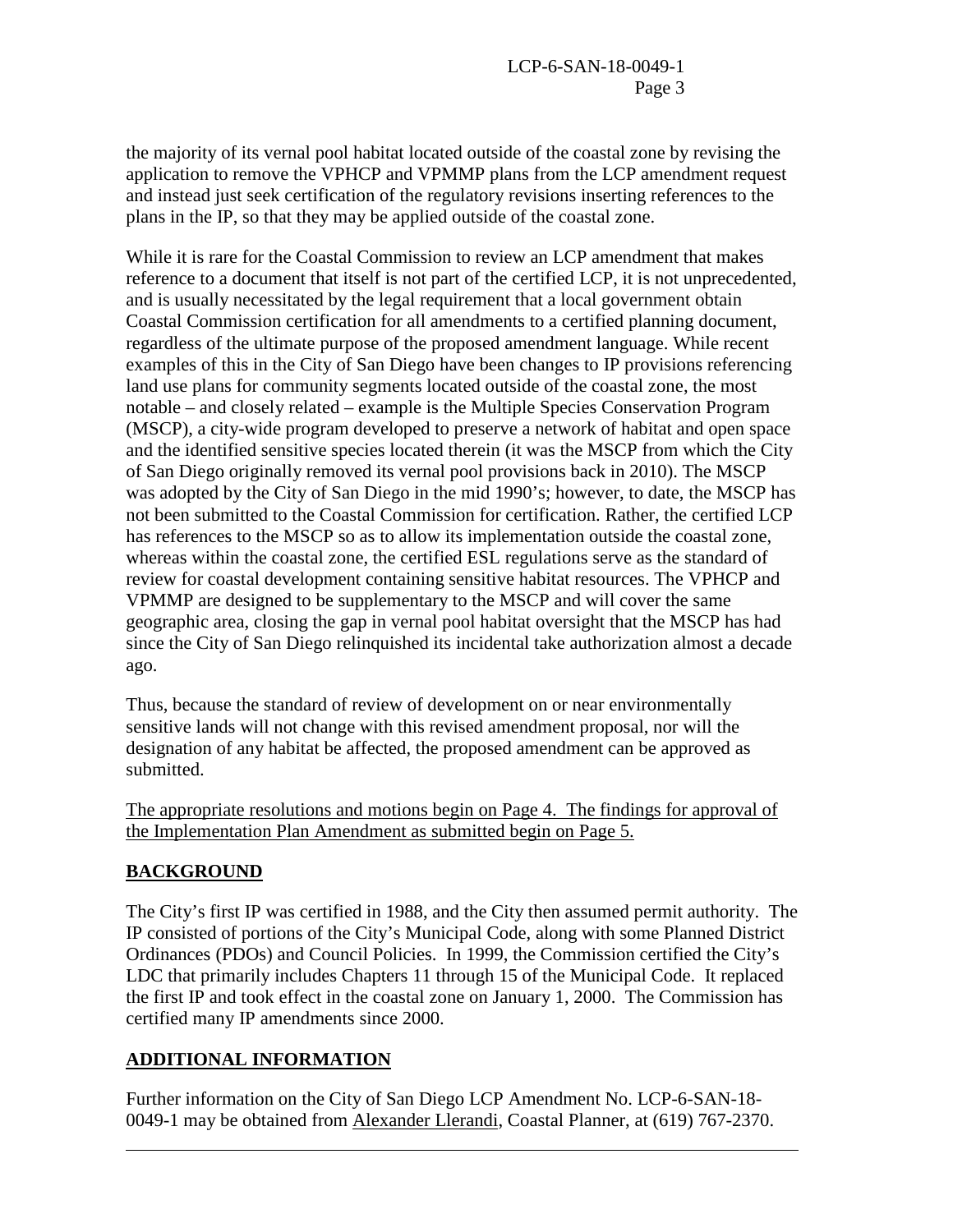# **PART I. OVERVIEW**

# **A. LCP HISTORY**

The City of San Diego has a long history of involvement with the community planning process, and in 1977, requested that the Coastal Commission permit segmentation of its Land Use Plan (LUP) into twelve parts in order to conform, to the maximum extent feasible, with the City's various community plan boundaries. In the intervening years, the City has intermittently submitted all of its LUP segments, which are all presently certified, in whole or in part.

When the Commission approved segmentation of the LUP, it found that the implementation phase of the City's LCP would represent a single unifying element. This was achieved in January 1988, and the City of San Diego assumed permit authority on October 17, 1988, for the majority of its coastal zone. Several isolated areas of deferred certification remained at that time, but some have since been certified as LCP amendments. Other areas of deferred certification still remain today and will be acted on by the Coastal Commission in the future.

Since effective certification of the City's LCP, there have been numerous major and minor amendments processed by the Commission. These have included everything from land use revisions in several segments, to the rezoning of single properties, to modifications of citywide ordinances. In November 1999, the Commission certified the City's Land Development Code (LDC), and associated documents, as the City's IP, replacing the original IP adopted in 1988. The LDC became effective in January 2000.

# **B. STANDARD OF REVIEW**

Pursuant to Section 30513 of the Coastal Act, the Commission may only reject zoning ordinances or other implementing actions, as well as their amendments, on the grounds that they do not conform with, or are inadequate to carry out, the provisions of the certified land use plan. The Commission shall take action by a majority vote of the Commissioners present.

# **C. PUBLIC PARTICIPATION**

Section 30503 of the Coastal Act requires local governments to provide the public with the maximum opportunities to participate in the development of the LCP amendment prior to submittal to the Commission for review. The City has held Planning Commission and City Council meetings with regard to the subject amendment request. All of those local hearings were duly noticed to the public. Notice of the subject amendment has been distributed to all known interested parties.

# **PART II. LOCAL COASTAL PROGRAM SUBMITTAL - RESOLUTIONS**

Following a public hearing, staff recommends the Commission adopt the following resolutions and findings. The appropriate motion to introduce the resolution and a staff recommendation are provided just prior to each resolution.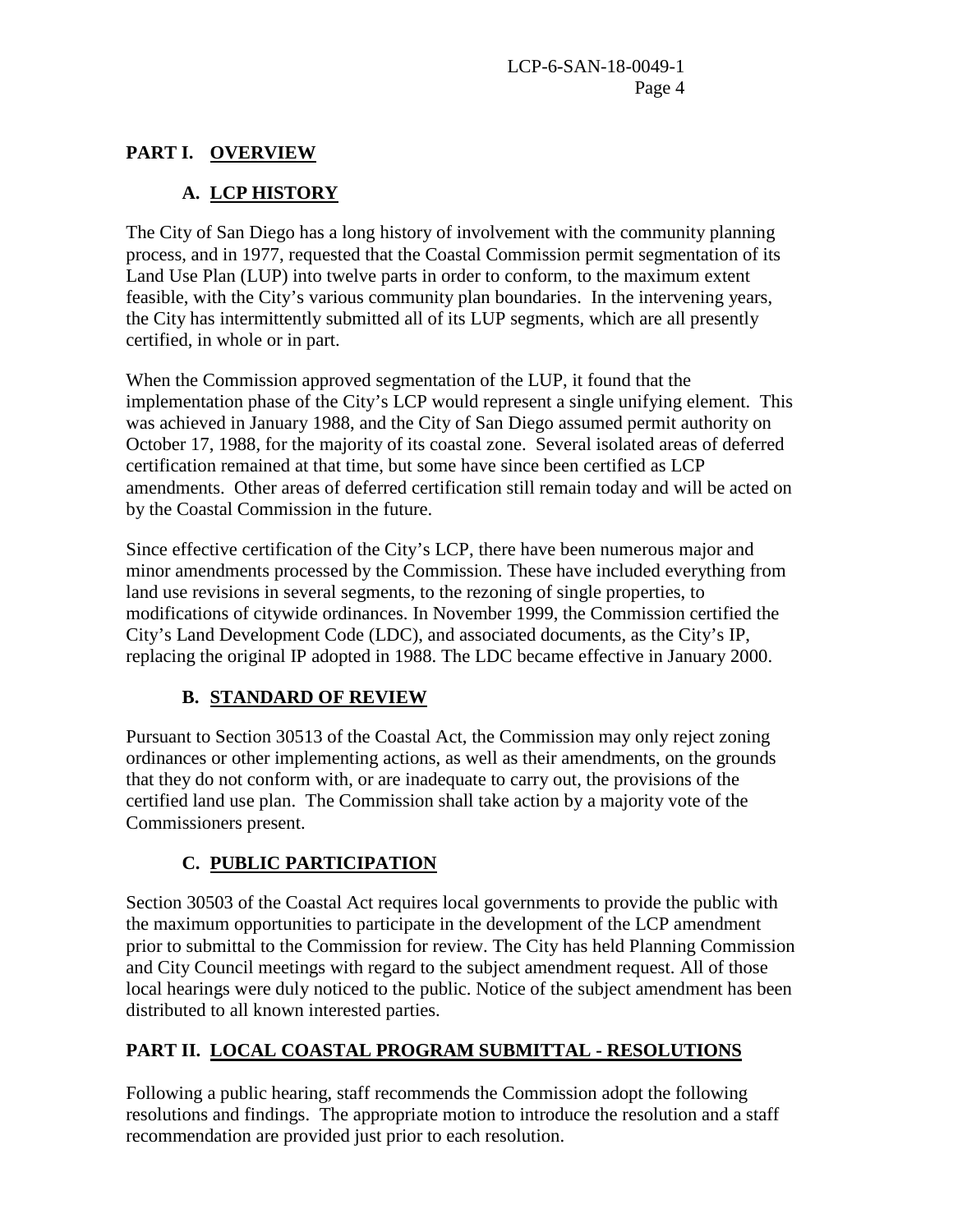LCP-6-SAN-18-0049-1 Page 5

#### **I. MOTION:** *I move that the Commission reject the Implementation Program Amendment No. LCP-6-SAN-18-0049-1 as submitted.*

## **STAFF RECOMMENDATION OF CERTIFICATION AS SUBMITTED:**

Staff recommends a **NO** vote. Failure of this motion will result in certification of the Implementation Program Amendment as submitted and the adoption of the following resolution and findings. The motion passes only by an affirmative vote of a majority of the Commissioners present.

# **RESOLUTION TO CERTIFY IMPLEMENTATION PROGRAM AMENDMENT AS SUBMITTED:**

The Commission hereby certifies the Implementation Program Amendment for the City of San Diego as submitted and adopts the findings set forth below on grounds that the Implementation Program Amendment conforms with, and is adequate to carry out, the provisions of the certified Land Use Plan(s), and certification of the Implementation Program Amendment will meet the requirements of the California Environmental Quality Act, because either 1) feasible mitigation measures and/or alternatives have been incorporated to substantially lessen any significant adverse effects of the Implementation Program Amendment on the environment, or 2) there are no further feasible alternatives or mitigation measures that would substantially lessen any significant adverse impacts on the environment that will result from certification of the Implementation Program.

#### **PART III.FINDINGS FOR APPROVAL OF THE CITY OF SAN DIEGO IMPLEMENTATION PLAN AMENDMENT, AS SUBMITTED**

# **A. AMENDMENT DESCRIPTION**

The City of San Diego is herein proposing an amendment to the certified IP, consisting of changes to the Environmentally Sensitive Lands regulations and the Land Development Manual Biology Guidelines (a supplementary document to the ESL regulations) so as to insert references to the VPHCP and the VPMMP, though those two documents themselves are not being submitted to the Commission for certification and thus would not be enforceable within the coastal zone. The proposed amendment would also contain minor modifications to the ESL regulations addressing such lands located outside the coastal zone, but there would be no changes to the resource protection measures currently being applied to habitat areas located within the coastal zone.

# **B. FINDINGS FOR APPROVAL**

The standard of review for LCP implementation submittals or amendments is their consistency with and ability to carry out the provisions of the certified LUP.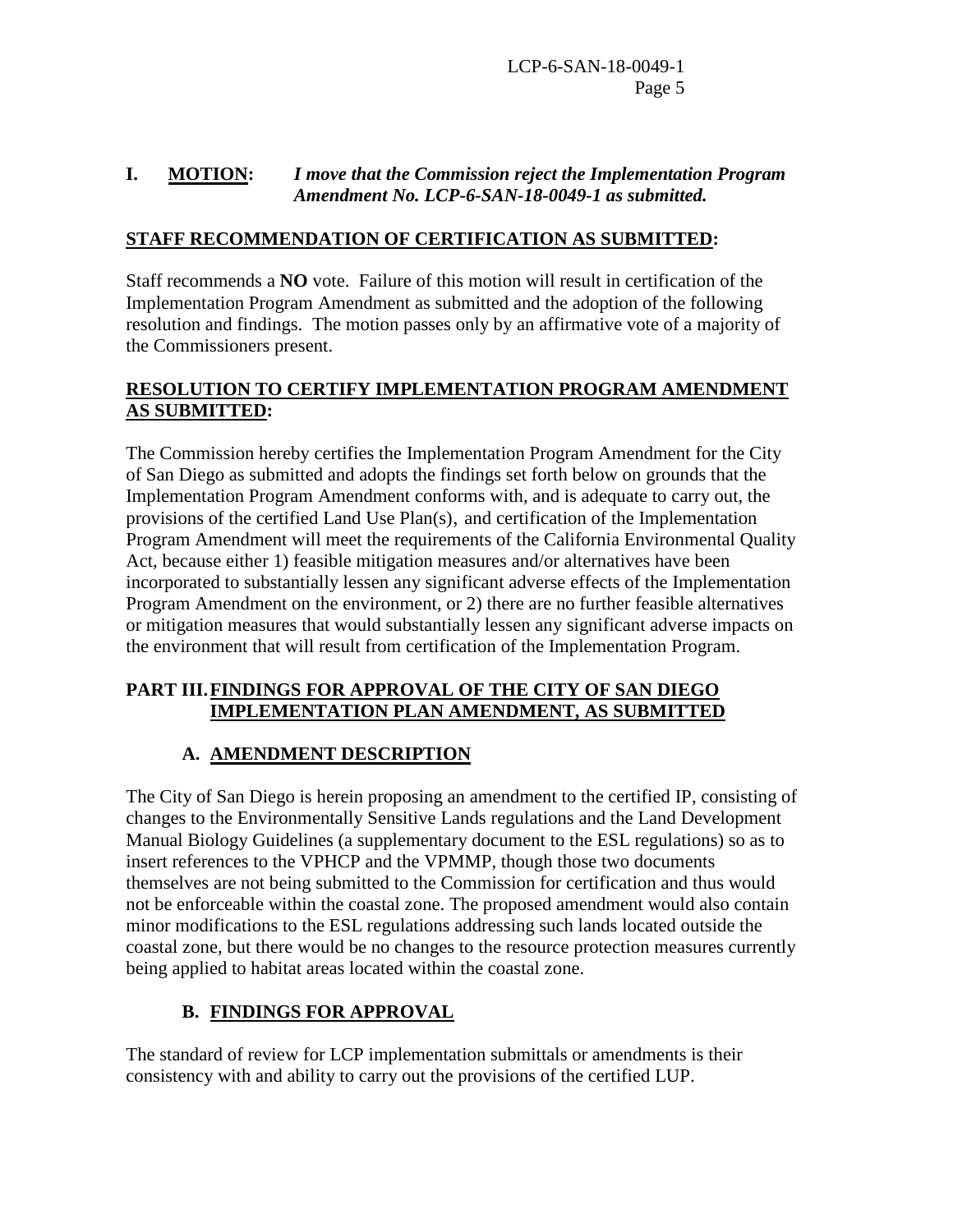# **a) Purpose and Intent of the Ordinance.**

Vernal pools are seasonal, depression-type pools of water that provide habitat for distinctive plants and animals. Considered to be a form of seasonal wetland, vernal pools are usually devoid of fish, which allows the safe development of amphibian and insect species that are unable to withstand predation by fish. Given their value to the ecosystem and their dwindling numbers, seven threatened and endangered species (Otay Mesa mint, San Diego Mesa mint, Spreading navarretia, San Diego button celery, California Orcutt grass, Riverside fairy shrimp, and San Diego fairy shrimp) typically found in vernal pools are protected under state and federal regulations.

In response to a lawsuit regarding the City of San Diego's original MSCP work, the Ninth Circuit Court of Appeals issued an injunction in 2006,<sup>[1](#page-5-0)</sup> prohibiting the City of San Diego from permitting projects that would impact vernal pools (more specifically, seven protected species found in such pools). Following several years of mediation, the City of San Diego in 2010 relinquished its incidental take authorization for those vernal pool species in order to develop a more comprehensive strategy for protecting those species. Over the subsequent years, the City of San Diego, in coordination with United States Fish and Wildlife Service (USFW) and California Department of Fish and Wildlife (CDFW), drafted the VPHCP and VPMMP in order to obtain a federal Incidental Take Permit for the covered species, reauthorizing the City to issue permits for public and private development projects that impact the vernal pool species consistent with the Vernal Pool HCP. In early 2018, the City of San Diego certified the Final Program Environmental Impact Report and adopted the VPHCP, VPMMP, and related discretionary actions to amend the IP to add the VPHCP to the Environmentally Sensitive Lands regulations and Land Development Manual Biology Guidelines to require development located outside of the coastal zone to be consistent with them.

# **b) Major Provisions of the Ordinance.**

Because the City of San Diego amended its LCP amendment submittal to remove the VPHCP and VPMMP from Coastal Commission review, the major provisions remaining consist of changes to the ESL regulations and the Land Development Manual Biology Guidelines. The changes consist of:

- Adding VPHCP to the list of definitions in Chapter 11 of the Land Development Code;
- Adding reference to the VPHCP in the required findings for a Site Development Permit (a discretionary permit distinct from a coastal development permit) in Chapter 12 of the Land Development Code;

<span id="page-5-0"></span> $\overline{a}$ <sup>1</sup> Southwest Ctr. For Biol. Diversity v. Bartel (No. 06-56851) Available at <https://www.leagle.com/decision/infco20110118179>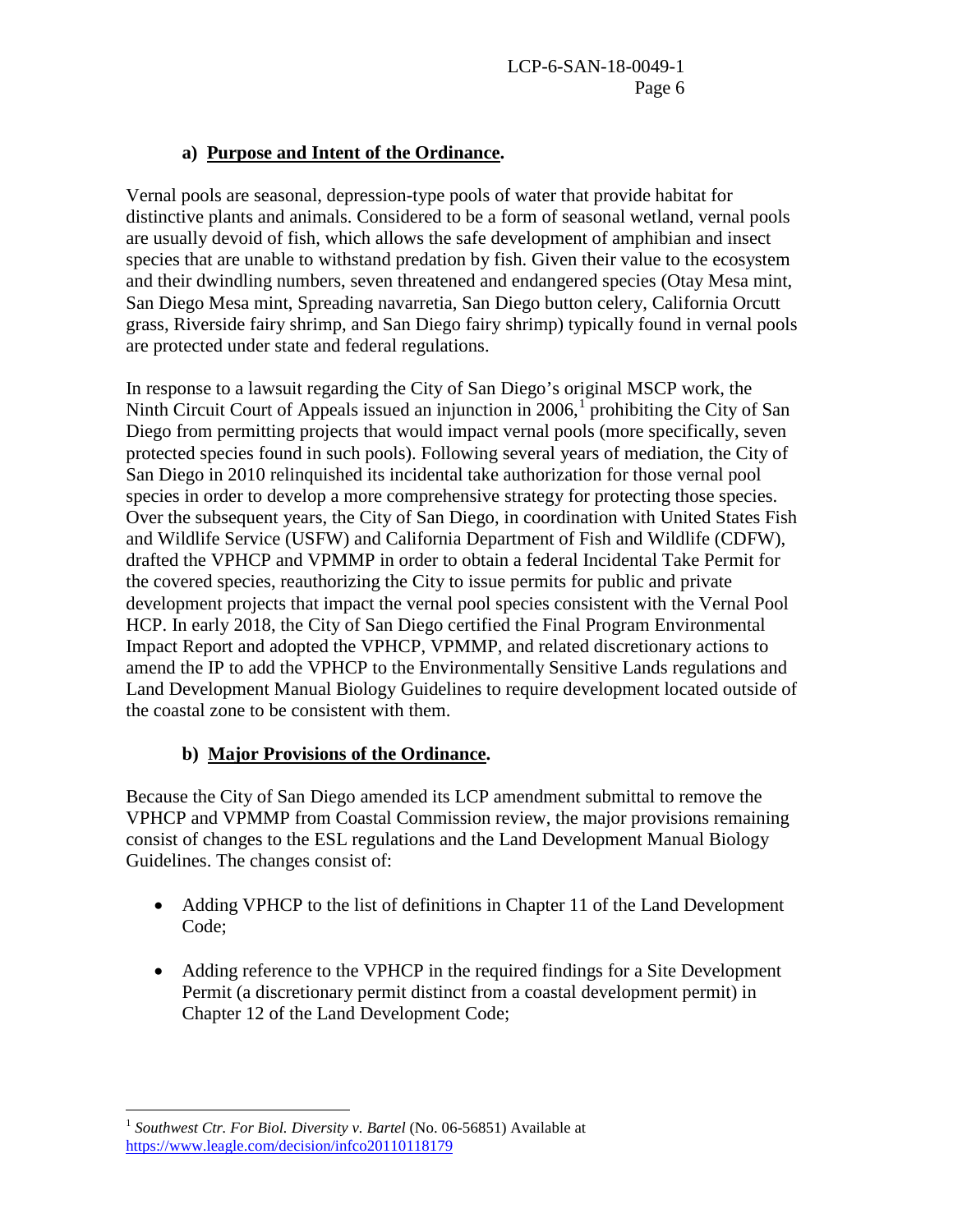- Adding references to the VPHCP in the ESL regulations in Chapter 14 of the Land Development Code, as well as minor modifications to regulations addressing wetlands located outside of the coastal zone; and
- Amending the Land Development Manual Biology Guidelines to include references to the VPHCP and minor updating of information regarding covered species and mitigation and monitoring actions for them.

# **c) Adequacy of the Ordinance to Implement the Certified LUP Segments.**

The standard of review for LCP implementation submittals or amendments is their consistency with and ability to carry out the provisions of the certified Land Use Plan(s). Vernal Pools are rare, seasonal wetland habitats that serve multiple listed or sensitive species not found in more common wetland habitat. Due to development, the vast majority of such habitat in the City of San Diego has been destroyed over the decades, and what remains is concentrated in undeveloped or partially developed lands located mostly in the outskirts of the City of San Diego, mostly outside the coastal zone. Nevertheless, vernal pool habitat is also located within the coastal zone, and due to the delicate nature of this habitat type, with its reliance on a combination of certain soil types and hydrology, they are especially sensitive to disturbances from development activity or human encroachment. Critical coastal resources are mandated for protection first in the Coastal Act's Chapter 3 policies and then applied, as appropriate, to each coastal community through the establishment of resource protection standards in their certified land use plans.

In the case of the City of San Diego, it has developed community planning areas based on its established neighborhoods and future urbanizing area. Predicated on those community planning areas, the City utilized the geographic segmentation provisions of the LCP regulations and developed its land use plan component covering twelve different communities (i.e., North City, La Jolla, Pacific Beach, Mission Beach, Ocean Beach, Peninsula, Otay-Mesa Nestor, and others). Each community plan or LCP Land Use Plan contains policies that protect public views, scenic resources, public access, recreational opportunities and sensitive coastal resources including, but not limited to, beaches, bluffs, slopes, hillsides and environmentally sensitive lands in that community. The Commission's review of the proposed changes to the Land Development Code must assure that development is approved only when consistent with the certified LUPs.

Listed below are representative policy excerpts contained in the certified Land Use Plan segments in the Coastal Overlay Zone for the City of San Diego.

# **Torrey Pines Community Plan**

• Land uses adjacent to environmentally sensitive habitats shall not negatively impact those areas.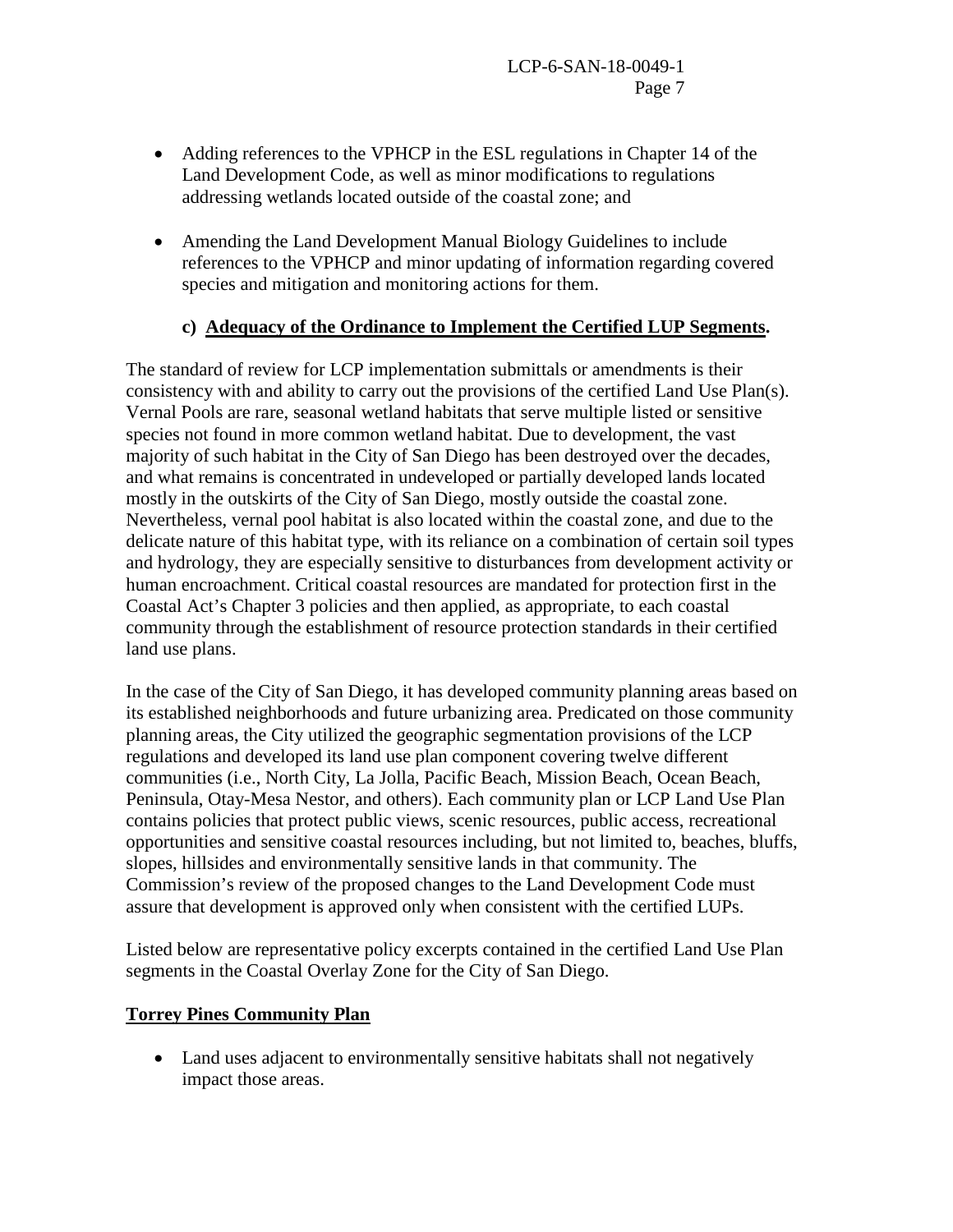• Protect, preserve and enhance the variety of natural features within the San Dieguito River Valley including the floodplain, the open waters of the lagoon and river, wetlands, marshlands and uplands.

## **Mira Mesa Community Plan**

• No encroachment shall be permitted into wetlands, including vernal pools. [...]

#### **La Jolla LCP Land Use Plan**

• The City should preserve and protect the coastal bluffs, beaches and shoreline areas of La Jolla assuring that development occurs in a manner that protects these resources, encourages sensitive development, retains biodiversity and interconnected habitats and maximizes physical and visual public access to and along the shoreline.

The VPHCP and VPMMP represent the culmination of years of work on the City of San Diego's part to regain incidental take authorization regarding the seven listed vernal pool species. The subsequent years following the 2010 relinquishment has hampered the ability of the City of San Diego to review, guide, and approve development within its boundaries, as well as establish a formal plan for the long-term management of its vernal pool resources.

However, while recognizing the effort the City of San Diego put into drafting the VPHCP and VPMMP, including coordination with USFW and CAFW, review of the plans by Coastal Commission staff identified several issues areas, including but not limited to the identification and categorization of vernal pool habitat, the definition and management of vernal pools that would be labelled as "degraded," and provisions allowing for the infilling or destruction of certain "degraded" vernal pools rather than restoring them.

After discussing these issues with the City of San Diego, given additional time delays to resolve issues and the likelihood that the plans would be approved with modifications that would have to be taken back to the City Council for review and adoption, the City of San Diego opted to instead focus on the majority of its vernal pool habitat located outside of the coastal zone. The City of San Diego then amended its LCP submittal to remove the VPHCP and VPMMP from the amendment request and instead just seek certification of the regulatory revisions inserting references to the plans in the Land Development Code, which serves as the certified IP, so that the plans may be applied outside of the coastal zone.

As it currently stands, under the certified LCP, vernal pools are viewed as a type of wetland habitat and are regulated as such under the ESL regulations. While it is believed that all known vernal pool complexes located within the City of San Diego's coastal zone have been mapped, due to the changing nature of topography over time, it is possible that new vernal pool complexes may arise in the coastal zone. Should that occur, then those resources would also be regulated under the certified ESL regulations, not the VPHCP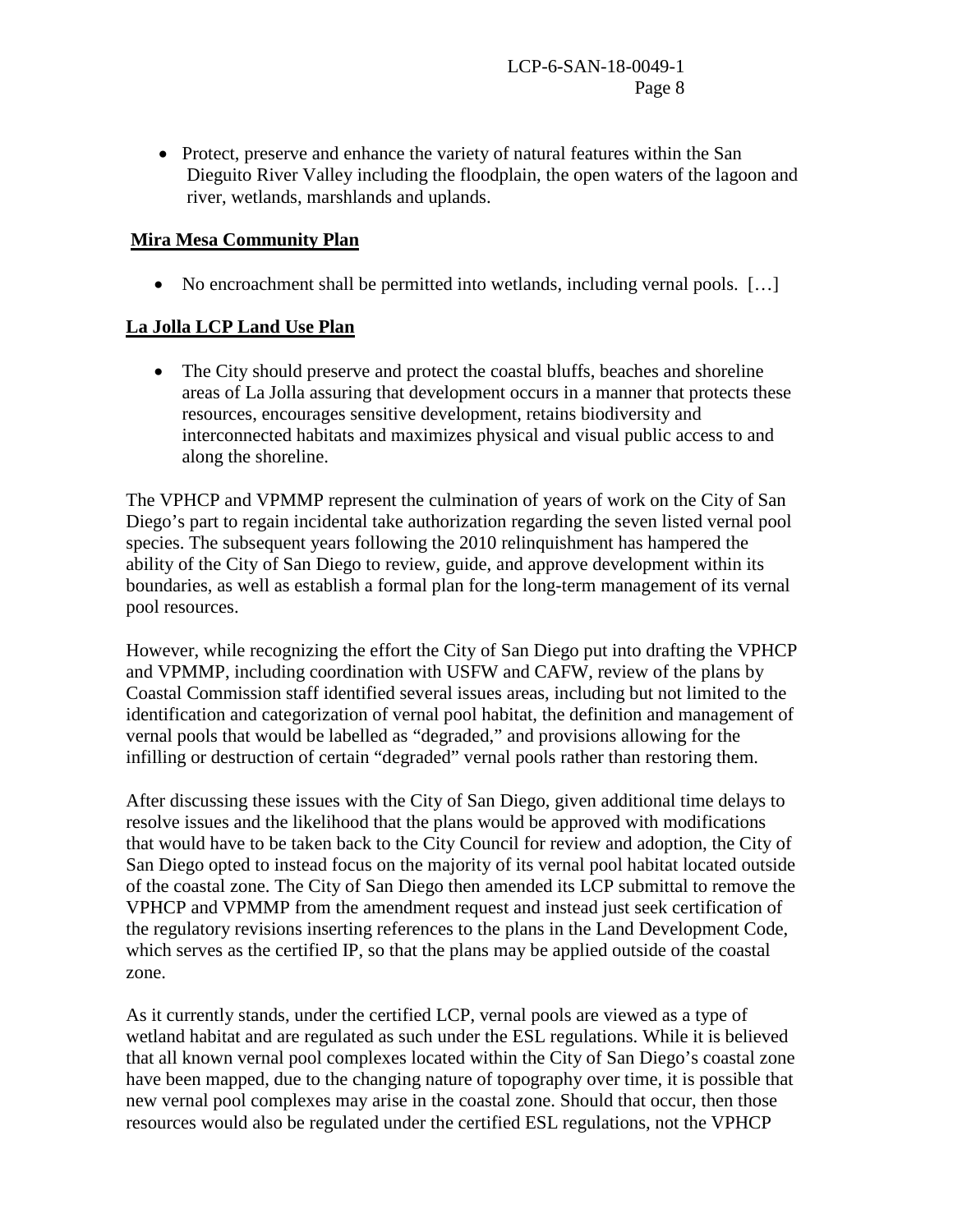and VPMMP. As noted earlier, none of the resource protection measures established in the ESL regulations for coastal zone properties are being modified with this LCPA.

While it is unusual to review regulatory changes referencing documents that themselves will not be part of the certified LCP, the VPHCP and VPMMP are designed to serve as supplementary documents to the City of San Diego's Multiple Species Conservation Plan (MSCP), which is an expansive framework plan designed to provide direction on protecting all of the habitat types located within the City, of which a portion includes vernal pools. The MSCP, despite being adopted by the City of San Diego in the mid-1990's, has never been submitted to the Coastal Commission for certification; and thus to this day, it does not serve as a standard of review when reviewing development that may impact sensitive resources. The standard of review for coastal resources within the City's coastal zone is instead provided by the ESL regulations. Despite the ESL regulations containing reference to the MSCP, the regulations are clear that different standards of review are applied within and outside of the coastal zone, in large part due to the aforementioned uncertified state of the MSCP. This distinction will not change with the certification of the references to the VPHCP and VPMMP, as most of the regulatory changes are minor modifications to the language to insert references to those documents next to the existing references to the MSCP.

Thus, to of ensure the continued, consistent review of property and development containing environmentally sensitive lands in the coastal zone in line with past certified Coastal Commission action, the revised LCP amendment as proposed by the City of San Diego will not change the current manner of review required within the coastal zone, and it will help the City of San Diego regain its incidental take authorization regarding its vernal pool habitat outside of the coastal zone. For the reasons explained above, the LCP amendment can be found consistent with the habitat protection policies of the certified land use plans and approved as proposed.

# **PART IV. CONSISTENCY WITH THE CALIFORNIA ENVIRONMENTAL QUALITY ACT (CEQA)**

Section 21080.9 of the California Environmental Quality Act (CEQA) exempts local government from the requirement of preparing an environmental impact report (EIR) in connection with its local coastal program. The Commission's LCP review and approval program has been found the Resources Agency to be functionally equivalent to the EIR process. Thus, under CEQA Section 21080.5, the Commission is relieved of the responsibility to prepare an EIR for each LCP submission.

An environmental impact report (EIR No. 96-0333) was completed for the original adoption of the Land Development Code, and a Program EIR (No. 104495) was prepared and certified for the General Plan Update. For this local action related to the VPHCP, the City of San Diego commissioned and certified an October 2017 Environmental Impact Report (EIR No. 441044/SCH No. 2011111075).

Nevertheless, the Commission is required in an LCP submittal or, as in this case, an LCP amendment submittal, to find that the LCP, or LCP, as amended, does conform to CEQA